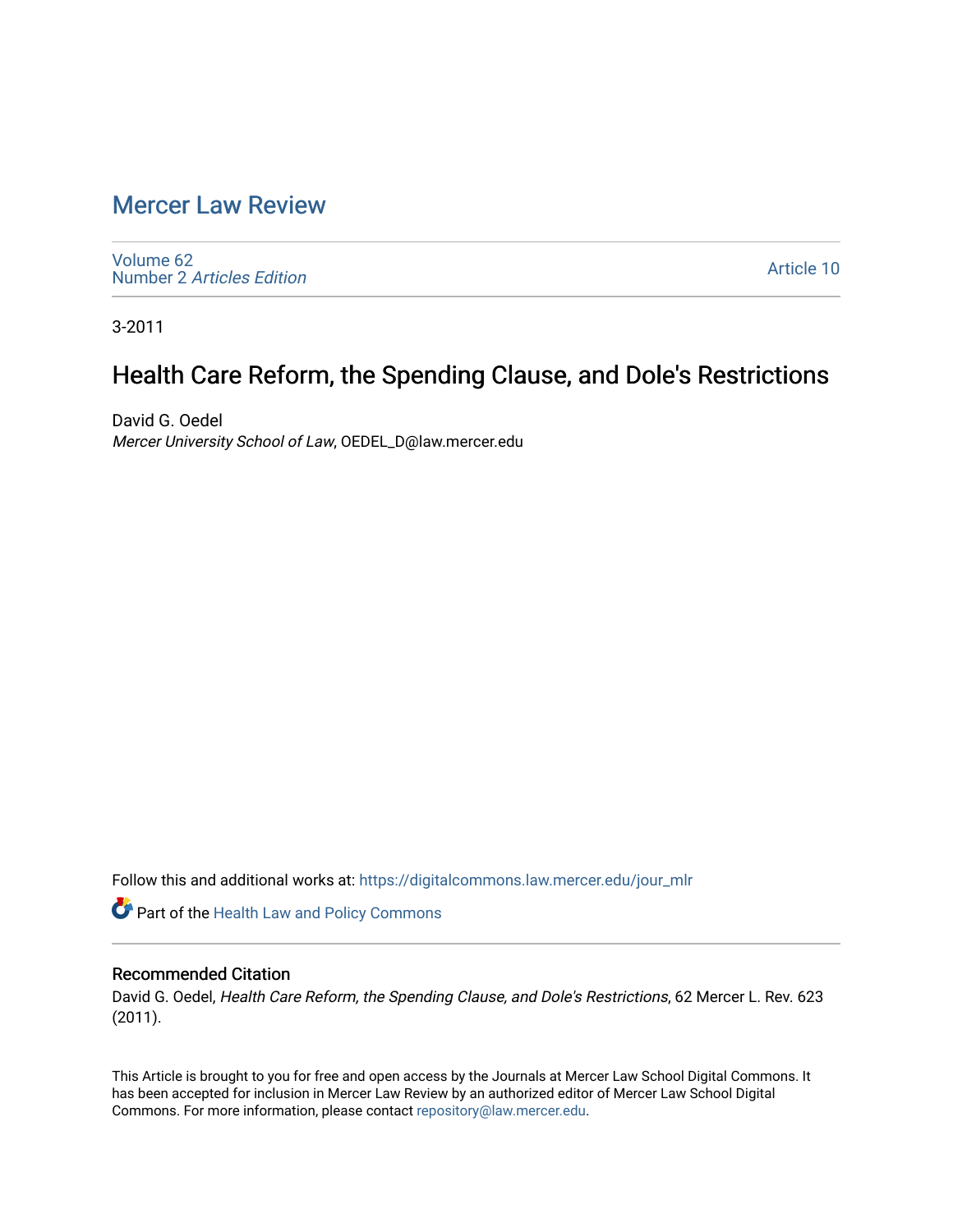### **Health Care Reform, the Spending Clause, and Dole's Restrictions**

#### **by David G. Oedel**

**I** am here to discuss a constitutional problem with the Health Care Reform  $Act^{85}$  that so far has gotten little attention and that has not yet been discussed **by** our other panelists. The question is whether the federal government's expansion of Medicaid is a coercive exercise of federal power in violation of the Spending Clause of the United States Constitution.<sup>86</sup> This is one of the two main arguments being pressed by the twenty states<sup>87</sup> in the Florida litigation challenging the constitutionality of health care reform.<sup>88</sup> It is an argument that I think you're likely to hear more of in the future. Although **I** am a deputy special attorney general for Georgia in that case, I speak here in my personal capacity as a constitutional law professor at Mercer University, and my views do not necessarily reflect those of any party.

Let me begin **by** outlining how Medicaid is being transformed **by** health care reform. Basically, eligibility for Medicaid under the Act is being expanded **by** millions of people and now will reach people who are substantially above the federally-specified poverty line.<sup>89</sup> Medicare is exclusively a federal program; Medicaid, on the other hand, is a joint program with the states. It is the occasion for the single largest slug of federal funding going to the states.<sup>90</sup> It is a sum that is larger than federal funding to the states for transportation and education combined. Under the Health Care Reform Act, the federal funding for Medicaid appears likely to soon be more than half of all federal funding to the states (it had been about 40% before health care reform). In 2010

**<sup>85.</sup>** Patient Protection and Affordable Care Act, Pub. L. No. 111-148, 124 Stat. **<sup>119</sup>** (2010).

**<sup>86.</sup> U.S. CONST.** art. I, **§ 8,** cl. **1.**

**<sup>87.</sup>** These states include Alabama, Alaska, Arizona, Colorado, Florida, Georgia, Indiana, Idaho, Louisiana, Michigan, Mississippi, Nebraska, Nevada, North Dakota, Pennsylvania, South Carolina, South Dakota, Texas, Utah, and Washington. *20 States Prepare for Day in Court Against Health Care Law,* FoxNEWS.COM (Sept. **13,** 2010), http://www.foxnews .com/politics/2010/09/13/states-prepare-day-court-health-care-law/.

**<sup>88.</sup>** Florida *ex rel.* Bondi v. **U.S.** Dep't of Health **&** Human Servs., No. 3:10-cv-91- RV/EMT, 2011 WL **285683 (N.D.** Fla. Jan. **31, 2011).**

**<sup>89.</sup>** Persons with incomes up to **133%** of the "poverty" designation will be covered under the changes to Medicaid beginning January **1,** 2014. Patient Protection and Affordable Care Act **§** 2001(a)(1), 124 Stat. at **271.**

**<sup>90.</sup>** "Medicaid is the single largest Federal grant-in-aid program to the States, accounting for over 401%] of all Federal grants to States." H.R. **985,** 109th Cong. **§ 2(13) (2005),** http://www.gpo.gov/fdsys/pkg/BILLS-109hr985ih.pdf.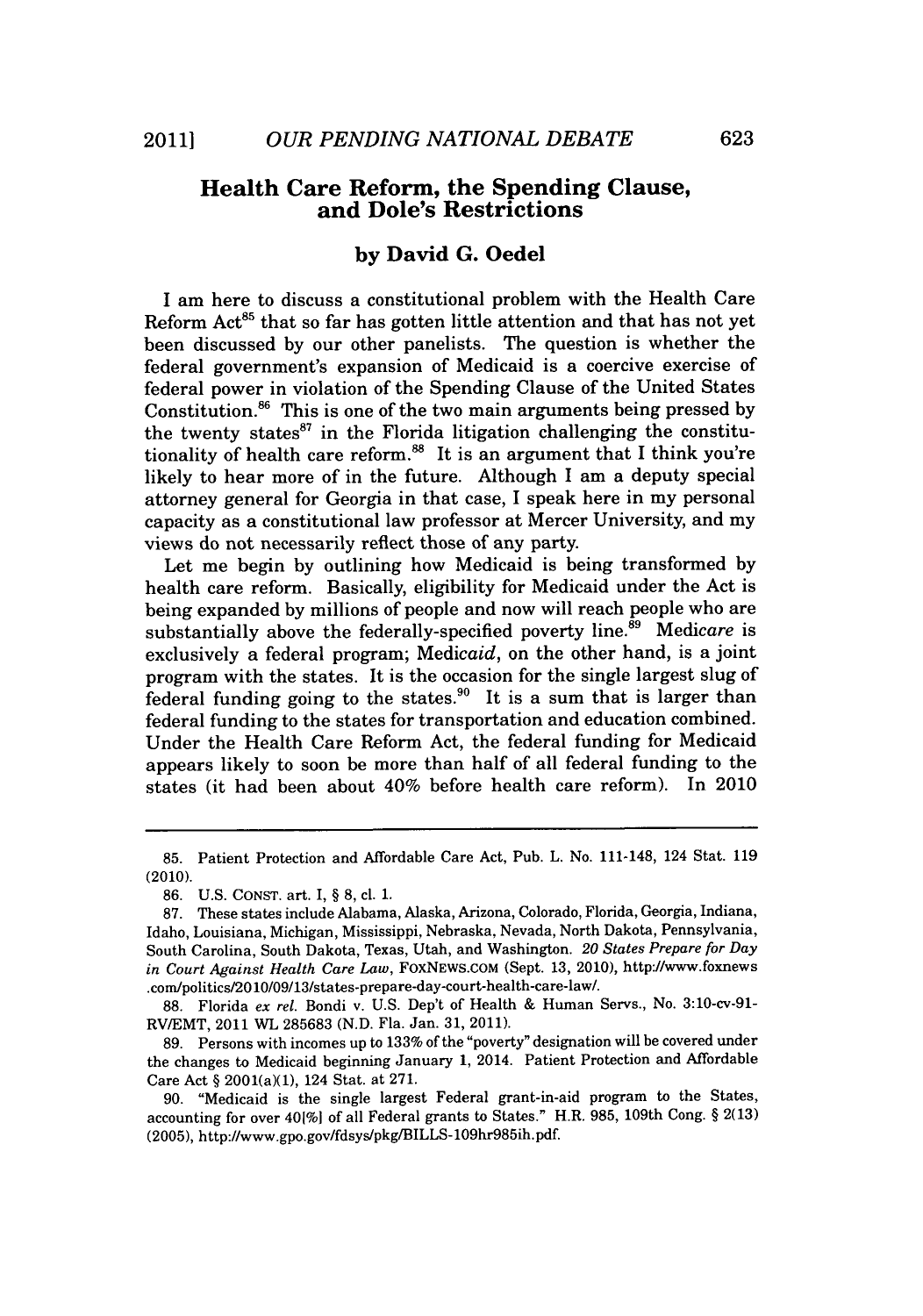Medicaid cost the federal government about **\$289** billion according to the federal government's own estimates-more than an **11%** increase from **2009,** and these costs were incurred even before some of the costliest changes to Medicaid go into effect in 2014. So far health care reform seems to have had no dampening effect on Medicaid costs. Meanwhile, Medicaid is also a large and growing part of the typical state's own budget. On average in **2006,** even before recent increases in the costs of Medicaid, states were spending about **17%** of their own state revenues each year to fund their share of Medicaid.<sup>91</sup> Under health care reform, Medicaid's expansion will initially be funded **by** the federal government, but even if Medicaid were otherwise staying level (not growing **by** more than **10%** a year because of lack of cost controls in the classic system), states will soon be spending more of their own revenues to fund **10%** of the expansion or possibly more in six years, whatever that expansion turns out to be.

The twenty (now twenty-six) states in the Florida case are not arguing that some reform of Medicaid is unwarranted. Rather, the argument is about the unconstitutionally heavy-handed way the federal government chose to force these particular changes on the states. Those states are supposed to be partners in Medicaid, but they were basically shut out of the reform even though their own fiscs were already being depleted **by** Medicaid's runaway costs. Those fiscs are expected to be further raided **by** the federal government to help fund the new expansion of Medicaid.

Let me give you some of the deep constitutional background to the states' constitutional challenge to Medicaid. According to Article I, section **8** of the United States Constitution, "The Congress shall have Power [t]o . . . provide for the common Defence and general Welfare of the United States . . . . "<sup>92</sup> Throughout our nation's history, this clause has been understood to permit Congress the power only to spend for the "general welfare" of the nation as a whole and not for the benefit of some local state administrations to the exclusion of others. Justice Story, for

**<sup>91.</sup>** Georgetown University Health Policy Institute Center for Children and Families, *Medicaid and State Budgets: Looking at the Facts,* GEORGETOWN **UNIVERSITY,** http://ccf. georgetown.edu/index/cms-filesystem-action?file=ccf%20publications/about%20medicaid /nasbo%20final%205-1-08.pdf (last visited Mar. **10,** 2011). The Georgetown study indicates that **16.8%** of the states' general fund budgets were devoted to Medicaid in **2006** and that Plaintiff States overall have similar characteristics, some devoting more and others less than average. Most recent data for 2010 suggests that the present level of state spending is 21% of state budgets overall. Peter Suderman, *ObamaCare and the Medicaid Mess,* WALL **ST. J.,** Feb. **15,** 2011, *available at* http://online.wsj.com/article/SB10001424 052748703843004576138682854557922.html.

**<sup>92.</sup> U.S. CONST.** art. **1, § 8,** cl. **1.**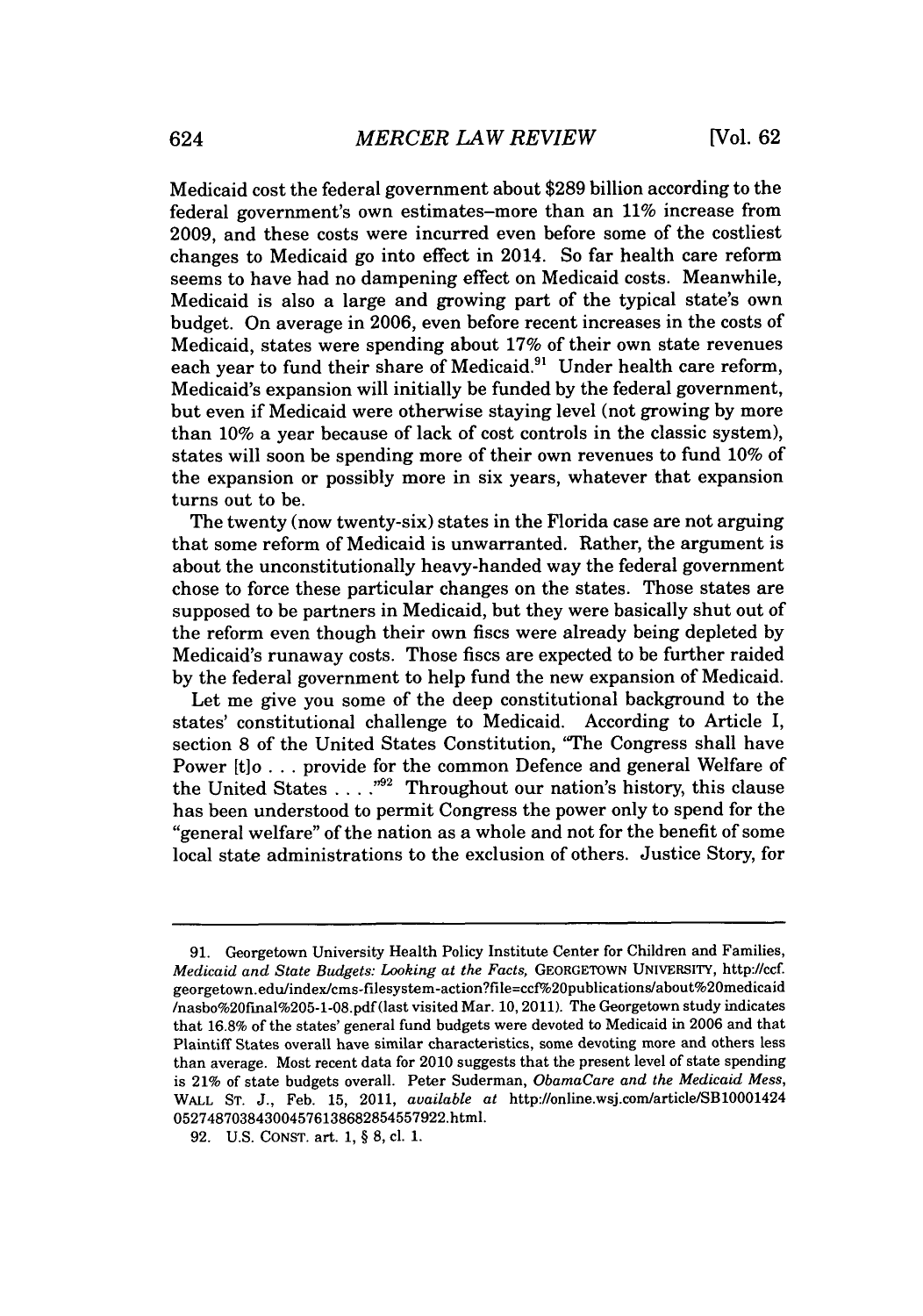example, was insistent on this view of the Spending Clause in his Commentaries.<sup>93</sup>

**Of** course, the Spending Clause in Justice Story's day was not the major tool of congressional expansion it has become since the advent of the income tax by ratification of the Sixteenth Amendment<sup>94</sup> in 1913 and the expansion of federal spending during the New Deal. But the basic constitutional architecture with respect to congressional limits on spending has been left untouched. There was little occasion for testing the outer bounds of the Spending Clause until the New Deal, when key new areas of federal spending were upheld-social security in *Helvering v. Davis"* and unemployment insurance in *Steward Machine Co. v. Davis.96*

In upholding the federal spending on unemployment insurance in *Steward Machine,* Justice Benjamin Cardozo, writing for the Court, predicted that the spending power would reach its limit one day when the federal government's coercive use of the purse would allow the federal government to overrun the states. $97$  In his eloquent words, Justice Cardozo called that the point at which "pressure turns into compulsion."<sup>98</sup> The twenty states in the Florida litigation believe that a prime case of compulsion is now squarely confronting the nation, and the face of this compulsion is health care reform in the coercive design of the expansion of Medicaid.

**Of** course, the federal government has a different view, and **I** would like to summarize briefly here three of its key points while acknowledging that there is much more briefing on the subject. First, the federal government now in court says that the states are free to opt out of the Medicaid changes if they want, even if the statute itself makes no mention whatever about that theoretical possibility. Second, the federal government points out that no case of spending coercion has yet been

**<sup>93.</sup>** Although Story sided with Hamilton over Madison on whether Congress could spend for some unenumerated purposes, Story simultaneously insisted that any such purposes still must **be** for "general," not parochial "state administration," purposes: "Have congress a right to raise and appropriate the public money to any, and to every purpose, according to their will and pleasure? They certainly have not. The government of the United States is a limited government, instituted for great national purposes, and for those only." **JOSEPH** STORY, **COMMENTARIES ON** THE **CONSTITUTION** OF THE **UNITED** STATES **692-93** (Charles **C.** Little **&** James Brown eds., **2d** ed. **1851).** According to Justice Story, on whom the defendants rely, Congress would be beyond its power "to apply money in aid of the state administrations, for purposes strictly local **. . . ."** *Id.* at **693.**

<sup>94.</sup> **U.S. CONST.** amend. XVI.

**<sup>95. 301</sup> U.S. 619,** 644-45 **(1937).**

**<sup>96. 301</sup> U.S.** 548, **598 (1937).**

**<sup>97.</sup>** *Id.* at **589-90.**

**<sup>98.</sup>** *Id.* at **590.**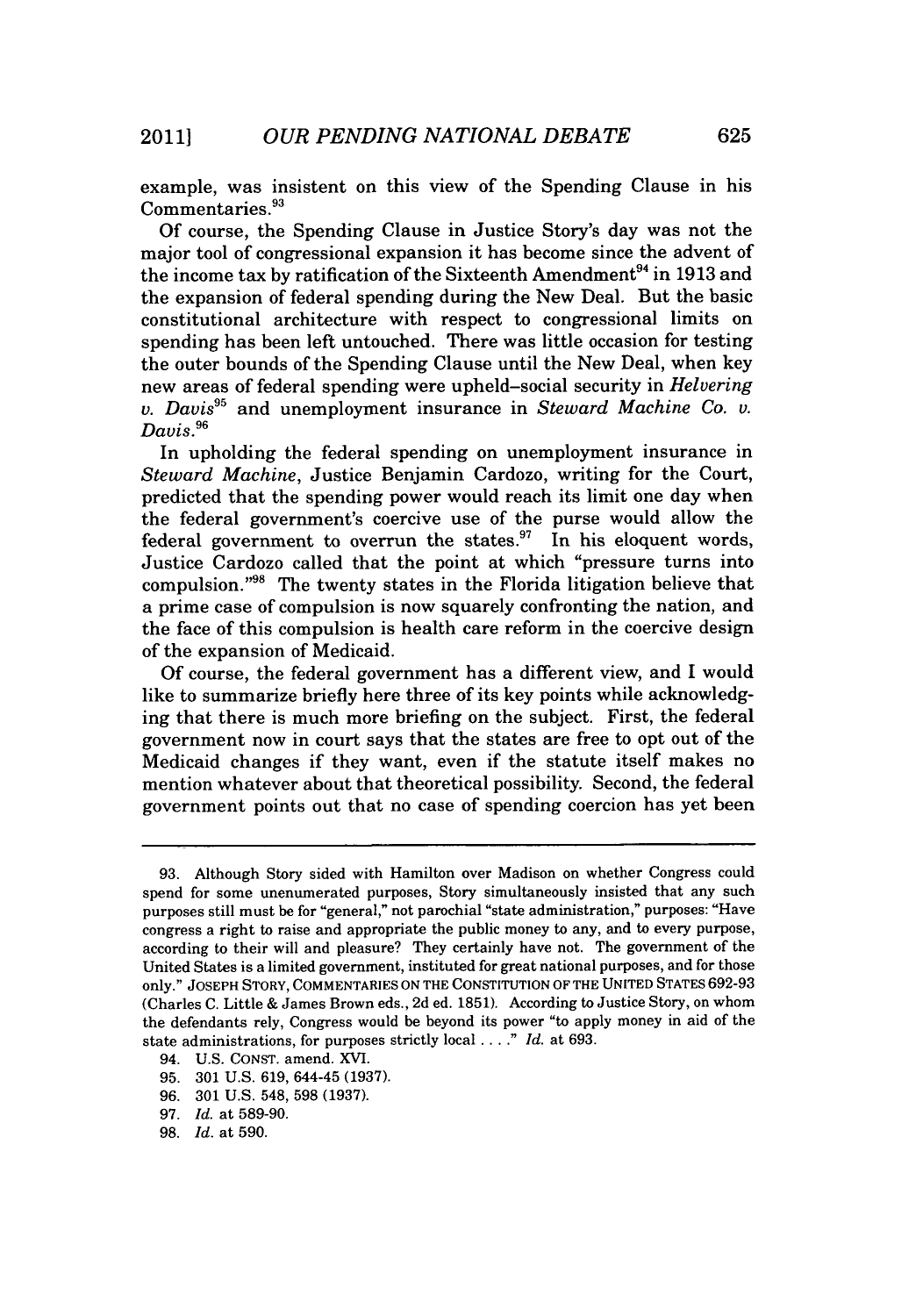decided either in general or in the specific context of prior expansions of Medicaid. Third, the federal government questions whether a coercion case can even be justiciable because it may implicate political questions.

Most of the argument in the twenty-state litigation about Medicaid is being framed **by** a case about Spending Clause limits that did reach the Supreme Court of the United States twenty-five years ago and is arguably the last word on the subject from the Court. That **1987** case was *South Dakota v. Dole.99* In *Dole* South Dakota challenged whether the federal government could threaten to withhold **5%** of highway funding from South Dakota if it did not change its nineteen-year-old drinking age to a twenty-one-year-old drinking age.<sup>100</sup> The Court held that merely withholding **5%** of an already modest allocation of highway funding was only a form of "relatively mild encouragement" and not coercive.<sup>101</sup>

In the Florida case, though, the states are facing a catastrophic **100%** loss of all federal funding for Medicaid, **by** far the single largest federal transfer to the states. *Dole* is usually cited for a well-known dissent **by** Justice O'Connor about the degree of attenuation between the purpose of the funding and the condition that is being imposed,<sup>102</sup> but the twenty states are not primarily relying on that part of the opinion; rather, they are relying on the majority's general outline of the restrictions on the spending power. Justice Rehnquist, writing for the Court in *Dole,* quoted Justice Cardozo's prediction in *Steward Machine* about the possibility of persuasion turning into compulsion.<sup>103</sup> The Court in *Dole* made no mention of any justiciability problems with making such a declaration in an appropriate case someday. Moreover, the majority in *Dole* articulated four "general restrictions" on the spending power.<sup>104</sup>

The first of those general restrictions is that congressional spending must be for the general welfare.<sup>105</sup> Now, the Court in *Dole* recognized that Congress is usually in the position of defining what is in the general welfare. But that is not always the case. Sometimes Congress can go off on tangents that strain credulity on the subject and can

**<sup>99.</sup>** 483 **U.S. 203 (1987).**

**<sup>100.</sup>** *Id. at* **205,** 211.

**<sup>101.</sup>** *Id. at* 211-12.

<sup>102.</sup> *Id. at* **215** (O'Connor, **J.,** dissenting).

**<sup>103.</sup>** *Id. at* 211 (quoting *Steward Mach.,* **301 U.S.** at **590)** (majority opinion).

<sup>104.</sup> *Id. at* **207.**

**<sup>105.</sup>** *Id.* Professor Barnett and **I** recently wrote an op-ed in the *Wall Street Journal* that further elaborates on this argument. Randy **E.** Barnett **&** David **G.** Oedel, **Op-Ed.,** *ObamaCare and the General Welfare Clause,* WALL **ST. J.,** Dec. **27, 2010,** http://online.wsj .com/article/SB10001424052748703581204576033862848034544.html.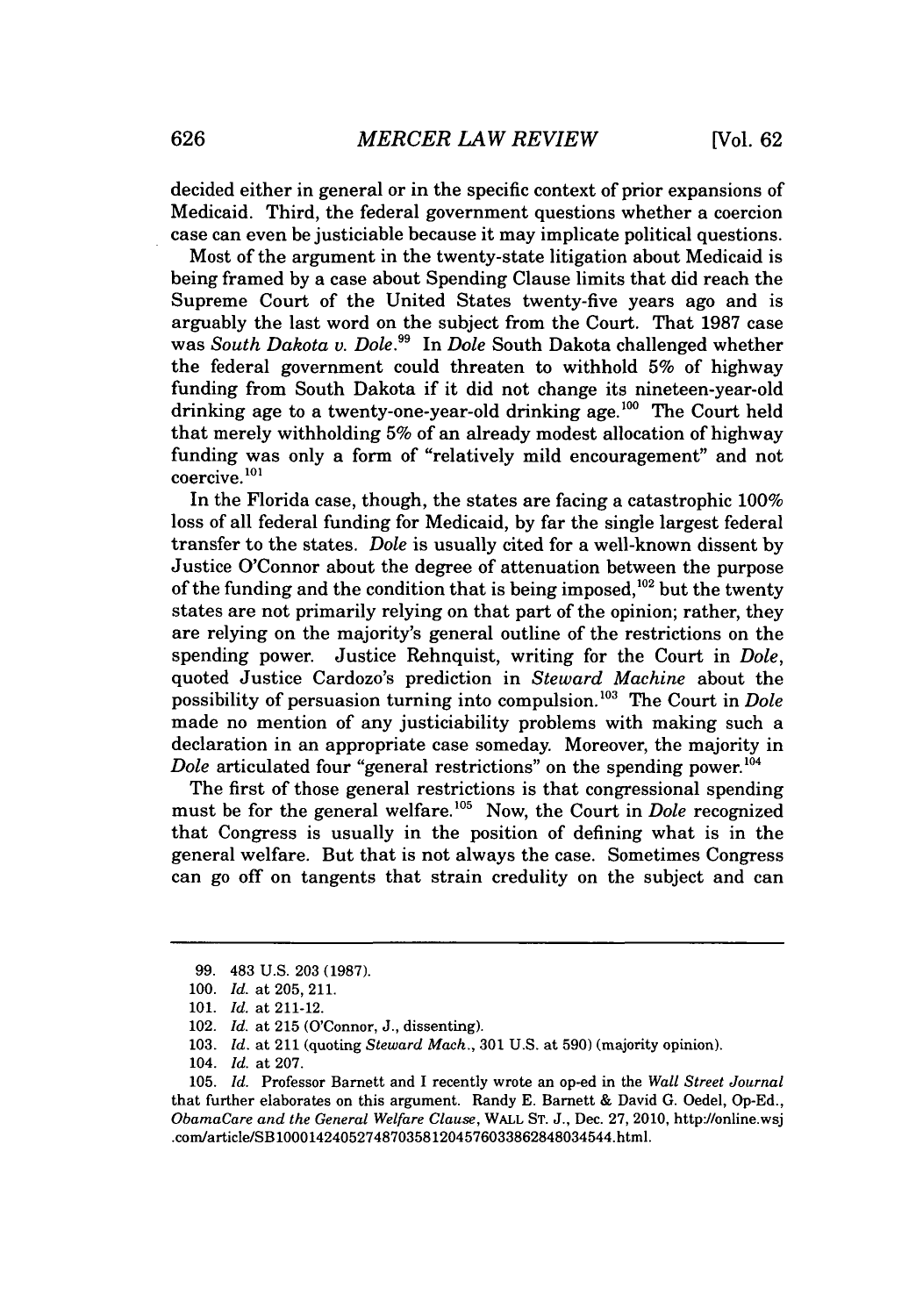become "arbitrary" in the words of Justice Cardozo.<sup>106</sup> It is not enough to say that the 1936 case of *United States v. Butler*,<sup>107</sup> in which the Supreme Court held that the spending power reaches subjects not otherwise in the enumerated powers of Congress, justifies substantially problematic conceptions by Congress of the general welfare.<sup>108</sup> Here is how Justice Cardozo described the problem:

[DIifficulties are left when [a broader conception of the spending] power is conceded. The line must still be drawn between one welfare and another, between particular and general. Where this shall be placed cannot be known through a formula in advance of the event. There is a middle ground or certainly a penumbra in which discretion is at  $l$ arge. $109$ 

Let me go forward from Justice Cardozo's time to last year and the Cornhusker Kickback.<sup>110</sup> It was the unique deal offered to Nebraska if one of its senators would sign on to health care reform.<sup>111</sup> Every other state would eventually have to pay some unspecified additional amount for Medicaid's changes, but Nebraska would get every dime of its increased costs paid. $i^{12}$  There was outrage around the country about this provision, and it was eventually junked, but it is the kind of facially arbitrary provision that one could argue is unconstitutional because it is not within the "general" welfare. While all states were to get basically the same program, one state would have gotten a free ride when all others would have paid."' This is the kind of thing that Justice Story was talking about when he said that peculiar local benefits given to particular state administrations are not within the general welfare.<sup>114</sup> And Justice Story's views are especially important on this point because he was also the authority that the Supreme Court relied on in *Butler:* in that case, Justice Story helped resolve the separate controversy between

**111.** Robert Pear, *Deep in Health Bill, Very Specific Beneficiaries, N.Y.* TIMEs, Dec. 21, **2009,** http://www.nytimes.com/2009/12/2l/health/policy/21health care.html.

**<sup>106.</sup>** *Helvering,* **301 U.S.** at 640.

**<sup>107. 297</sup> U.S. 1 (1936).**

**<sup>108.</sup>** *Id. at* **85, 88.**

**<sup>109.</sup>** *Helvering,* **301 U.S.** at 640.

**<sup>110.</sup>** *See infra* note **113.**

<sup>112.</sup> *Id.*

**<sup>113.</sup>** In his final State-of-the-State address, California Governor Arnold Schwarzenegger got his biggest applause after mentioning Nebraska's sweetheart deal in the proposed expansion of Medicaid, then saying that Senator Nelson "'got the corn; we got the husk.'" Steve Yeater, *Schwarzenegger: California Needs a 'Sweetheart Deal,' Too,* PRESCRIPTIONS: THE **BUSINESS** OF HEALTH CARE, N.Y. TIMES BLOG (Jan. **6,** 2010, 4:04 PM), http://prescrip tions.blogs.nytimes.com/2010/01/06/schwarzenegger-california-needs-a-sweetheart-deal-too/.

*<sup>114.</sup> See supra* text accompanying note **93.**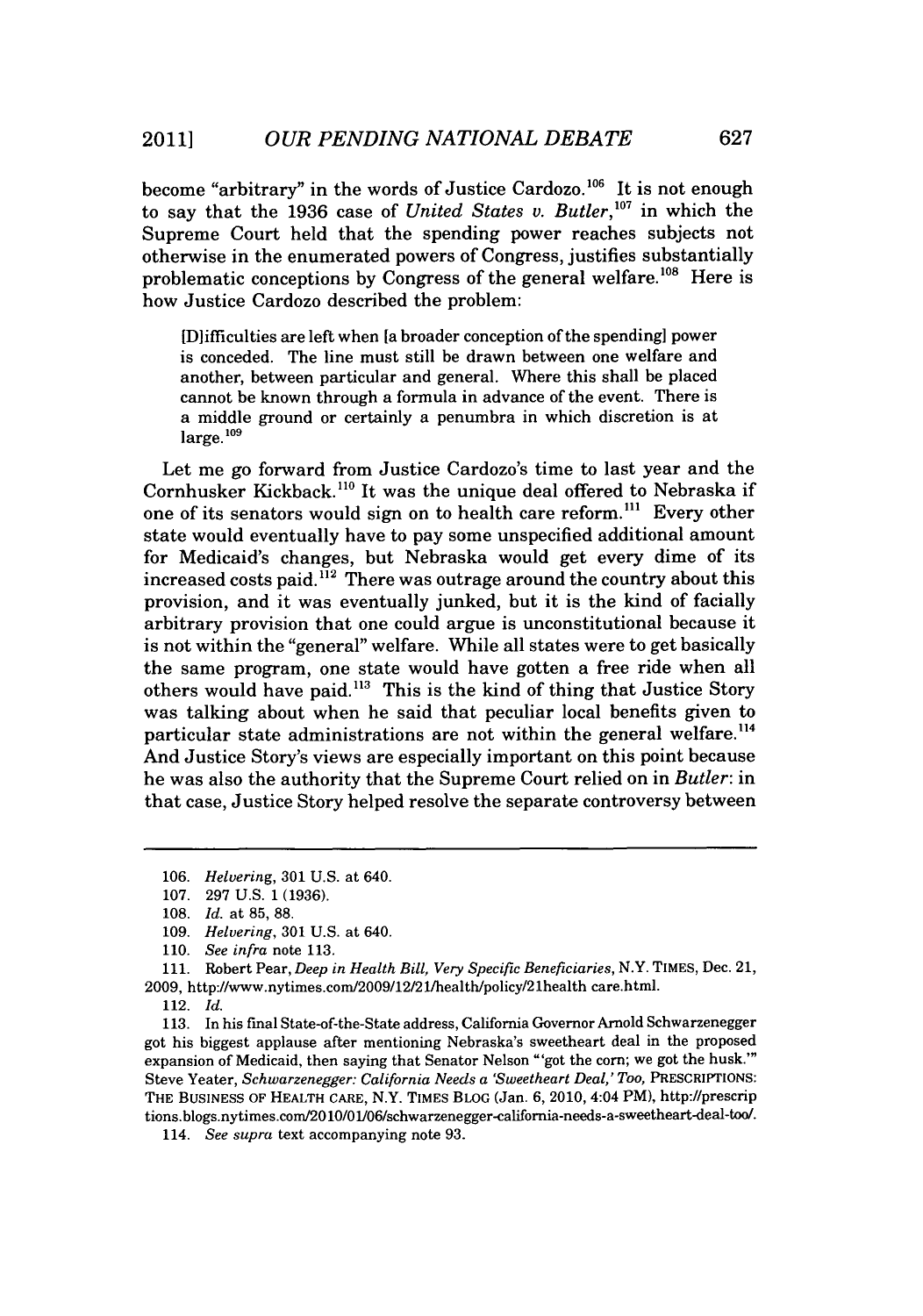Hamilton and Madison about whether the spending power could be used to effect purposes outside the enumerated powers.<sup>115</sup>

Furthermore, health care reform is more plainly justiciable because what passed was a sophisticated system of coercion that threatened to allow a majority of states to exploit any stray minority state and its citizens. That is different from the Cornhusker situation, in which a minority extracted something from the majority. To understand the coercive elegance of the final scheme of recent health care reform, note to begin with that every single state is already completely committed to Medicaid. This situation is unlike that in *Dole,* in which there were many states with different drinking ages, including the complaining state of South Dakota. To the contrary, in 2010 we already had **100%** uniformity with respect to Medicaid prior to the passage of health care reform. Now recall that the federal government's first-line defense against the alleged coerciveness of the changes to Medicaid is that the states are supposedly perfectly free to opt out. However, if a state were to opt out, all the federal funding-more than **\$5** billion for a median state-would completely disappear. Such a state would be unable to pay for its own poorer citizens' health care. Meanwhile, the funds of the **U.S.** taxpayers within the dissenting state would be used only to fund the poorer citizens of other states.

The coercive implications of this scheme are so obvious that even the *New York Times* admitted in an editorial that it would not be "practical" for any state to opt out of the changes to Medicaid.<sup>116</sup> Indeed, though we have twenty-plus states kicking and screaming about their objections to health care reform, not a single state has opted out. However, if any state did opt out, that action would reveal the unconstitutionality of the Act as being against the general welfare. In short, the all-in-or-all-out feature of Medicaid reform is really nothing more than a strong-arm tactic that effectively coerces every state to assent to the changes whether the state likes them or not.

Could the expansion of Medicaid have been structured constitutional**ly? Of** course it could have: states wanting to opt out of the changes to Medicaid could have been given block grants for them to spend for the poor's health as they saw fit. We already have a system for rough justice in dividing Medicaid funding fairly among all **fifty** states, despite some differences in state incomes, under an elaborate calculus called the

**<sup>115. 297</sup> U.S.** at **66.**

**<sup>116.</sup>** "It is true, as the suit contends, that it may not be practical for states to drop out of a Medicaid program that serves many of their poorest residents." Editorial, *The Legal Assault on Health Reforms,* N.Y. TIMES, Mar. **29,** 2010, http://www.nytimes.com/2010/03 /29/opinion/29monl.html?pagewanted=print.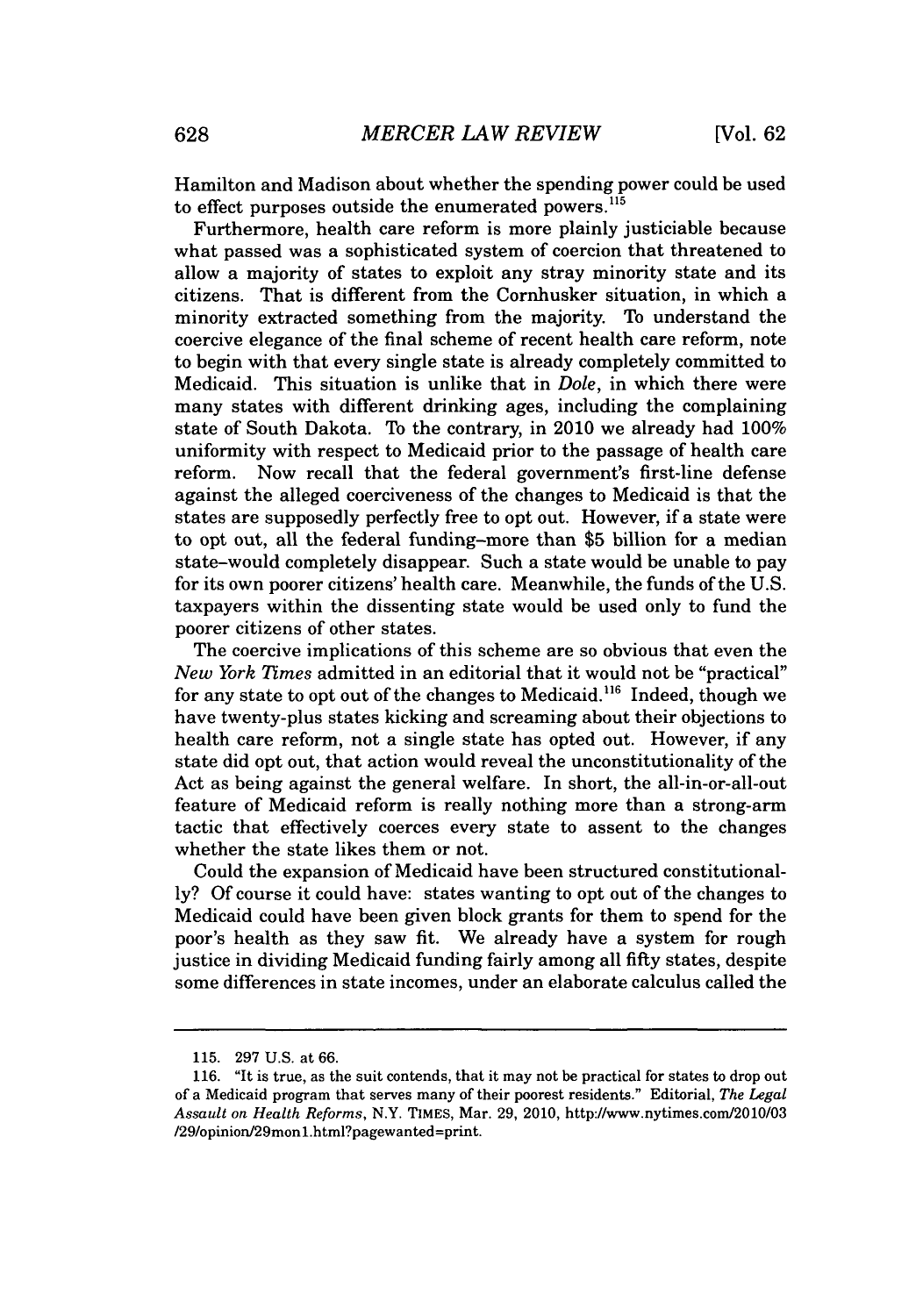Federal Medical Assistance Percentage formula. But Congress did not want to give the states the chance to get their same rough share of Medicaid funding, because Congress knew perfectly well that many states would exercise the opportunity to design their own approaches to health care reform-approaches that would not continue Medicaid's currently unbridled cost inflation and would not expand the classes of those entitled to use the most ill-conceived parts of the health care system.

As an aside, let me give you just one example of the federal government's folly when it comes to Medicaid design-just one reason why it makes sense for states to resist expansion of Medicaid as both inhumane and inefficient. The *Journal of the American Medical Association* provides that it makes sense for people with HIV to get on the AIDS cocktail when their t-counts dip below **350.** However, Medicaid makes them wait until their t-counts drop to 200, when full-blown AIDS is already there or near, and catastrophic expenses that could have been avoided are then incurred.

Let us get back to *Dole* and why its second so-called "general restriction" on the spending power is being violated **by** health care reform. Coming out of the *Pennhurst State School & Hospital v. Halderman*<sup>117</sup> case, which was specifically cited in *Dole*, <sup>118</sup> the second general restriction is whether a state can clearly identify its options with respect to any condition the federal government wants to encourage through its spending-in other words, this restriction is about whether any conditions imposed on the states **by** the federal government are clearly and unambiguously articulated.<sup>119</sup> You might have thought that

Indeed, in those instances where Congress has intended the States to fund certain entitlements as a condition of receiving federal funds, it has proved capable of saying so explicitly.

*Id.* (footnote omitted) (citations omitted); *see also* Forest Grove Sch. Dist. v. **T.A., 129 S.** Ct. 2484, 2495 **(2009);** Winkelman *ex rel.* Winkelman v. Parma City Sch. Dist., **550 U.S. 516,**

**<sup>117.</sup>** 451 **U.S. 1 (1981).**

**<sup>118.</sup>** 483 **U.S.** *at* **207.**

*<sup>119.</sup> Halderman,* 451 **U.S.** at **17-18.**

<sup>[</sup>Liegislation enacted pursuant to the spending power is much in the nature of a contract: in return for federal funds, the States agree to comply with federally imposed conditions. The legitimacy of Congress' power to legislate under the spending power thus rests on whether the State voluntarily and knowingly accepts the terms of the "contract." There can, of course, be no knowing acceptance if a State is unaware of the conditions or is unable to ascertain what is expected of it. Accordingly, if Congress intends to impose a condition on the grant of federal moneys, it must do so unambiguously. **By** insisting that Congress speak with a clear voice, we enable the States to exercise their choice knowingly, cognizant of the consequences of their participation.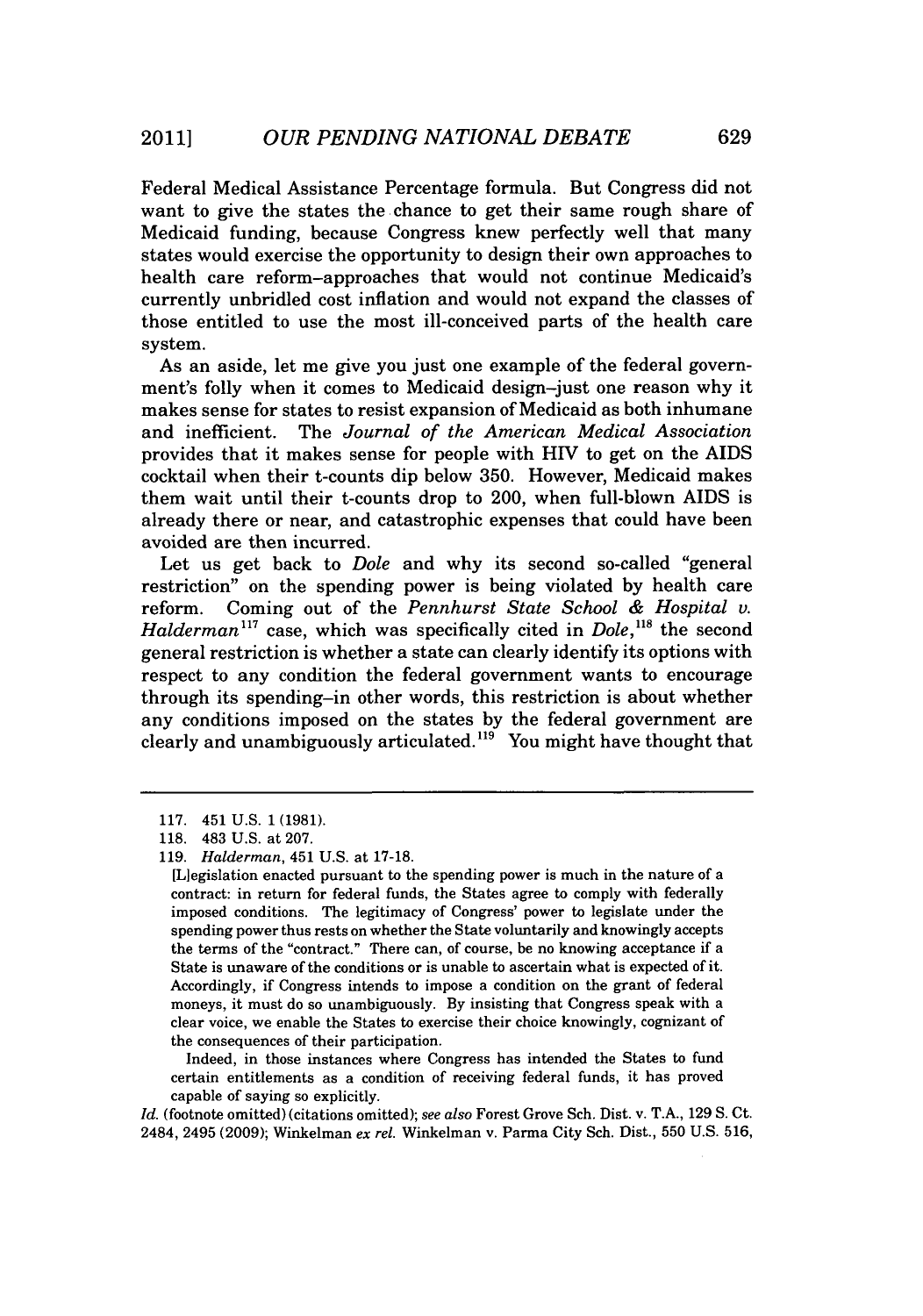in the thousands of pages of text of health care reform, there would be some mention of what would happen to a state *if* it were to opt out of the changes to Medicaid. But I can assure you, as **I** am apparently one of the few people who actually read the Act, that there is simply no mention whatsoever of any possibility of opting out of Medicaid or what opting out might mean. Only in court does the federal government now say that a state can opt out (even if it would lose the single largest form<br>of federal funding to the state and its citizens). Of course, it is of federal funding to the state and its citizens). completely pretextual to say that a state can opt out. Each state's acceptance is practically mandatory. But if we do credit the federal government's argument that any state's choice to buy into the changes to Medicaid is really a choice, then that choice can only be made knowingly if states can understand the alternative **by** reading the Act. And that is not currently possible.

Another of the general restrictions of *Dole* is whether other constitutional violations are implicated by the scheme of spending.<sup>120</sup> In *Dole* there was no question of general welfare or the clarity of the choice between an inconsistent drinking age and **5%** of highway funding, and the Court also concluded that a twenty-one-year-old drinking age presented no other constitutional affront to anyone.<sup>121</sup>

But health care reform is a very different situation. **If** a state were to opt out of Medicaid, as the federal government insists that the states have a right to do under the Act, the citizens of that state would thereby be deprived of federal funding for health care within their state simply because of the happenstance of their state citizenship. This kind of discrimination against individual **U.S.** citizens merely because of their state citizenship would violate both the Equal Protection Clause and the Privileges or Immunities Clause of the Fourteenth Amendment.<sup>122</sup> There are constitutional affronts, too, to the Ninth Amendment<sup>123</sup> and Tenth Amendment,<sup>124</sup> as well as to the Guaranty Clause<sup>125</sup>-an interesting suggestion made **by** the Supreme Court in the case of *New York v. United States.12*

<sup>534</sup> **(2007);** Arlington Cent. **Sch.** Dist. Bd. of Educ. v. Murphy, 548 **U.S. 291, 296 (2006);** Nicole Huberfeld, *Clear Notice for Conditions on Spending, Unclear Implications for States in Federal Health care Programs,* **86 N.C.** L. REV. 441, **453-56 (2008).**

<sup>120. 483</sup> **U.S.** at **208,** 210.

<sup>121.</sup> *Id. at* 211.

<sup>122.</sup> **U.S. CONsT.** amend. XIV, **§ 1,** cl. 2, 4.

**<sup>123.</sup>** *Id. at* amend. IX.

<sup>124.</sup> *Id. at* amend. X.

**<sup>125.</sup>** *Id. at art.* IV, **§** 4, cl. **1.**

**<sup>126. 505</sup> U.S.** 144, **185 (1992)** (expressing sympathy with the view that "courts should address the merits of [Guaranty Clausel claims" in the context of Tenth Amendment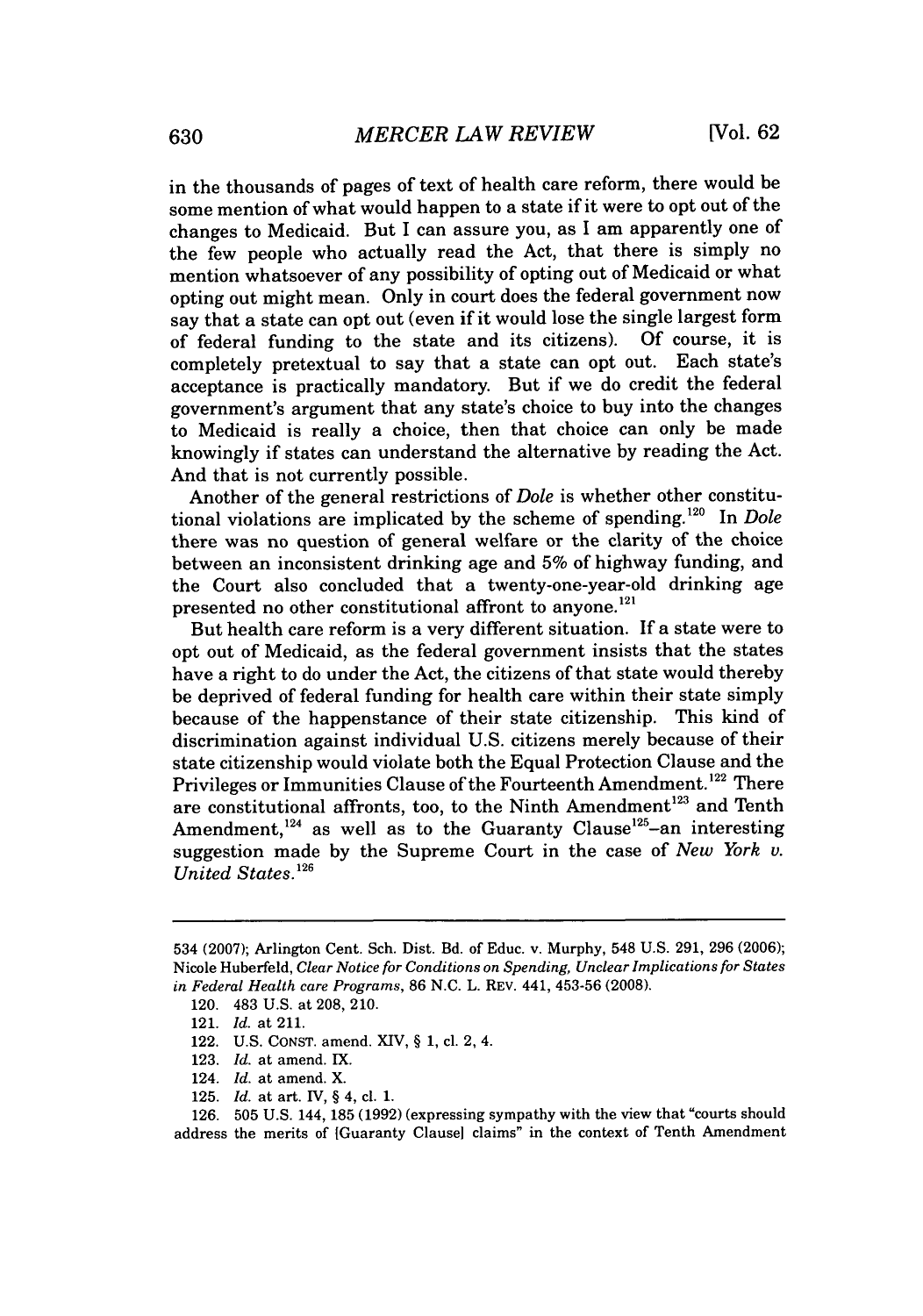Let me close with these simple observations. Back in the 1930s, when the limits on the Spending Clause were first sketched out **by** Justice Cardozo and his colleagues, no states were challenging the spending, and the general welfare was not disputed. Today, however, many states object and yet must still capitulate because they are being coerced **by** the threat that if they do not capitulate, the general welfare and the rights of their own citizens will be damaged to the point that their poorest citizens will die from lack of health care. The states simply have no choice but to assent to a plan that continues to harm their states in very serious ways, forcing them to choose to continue funding a runaway Medicaid system at ever-increasing costs to the states while teachers and police are being laid off. The states' hard budgetary choices in this era are being made in substantial part **by** the federal government, not **by** the state legislatures. And the federal government is telling the states to keep spending more and more of their own money on a wildly inefficient system of Medicaid.

This is a prima facie case of coercion and a Tenth Amendment violation. I respectfully suggest that it would be appropriate for courts to adjudicate disputes regarding the constitutionality of health care reform under the authority of *McCulloch v. Maryland*,<sup>127</sup> thus vindicating the principle of representation reinforcement suggested in *McCulloch* and refined by Professors Bickel and Ely.<sup>128</sup> These states and their citizens have been pressed upon perniciously **by** the federal government in an elaborately unconstitutional scheme. I have nothing personal against heathcare reform in theory or President Obama as a politician. **<sup>I</sup>**even voted for President Obama. However, this is a situation that transcends partisanship and is a critical constitutional moment for our nation, and our courts must intervene for reasons that go far beyond health care.

concerns).

**<sup>127. 17</sup> U.S. 316 (1819).** Even in that case, which is famed for stating a strong form of congressional power, Chief Justice Marshall was careful to note the difference between the exercise of congressional power for national rather than state-specific purposes, and he also warned that the judiciary must step in for representation reinforcement to rescue states from the threat of being treated differentially **by** the national government: "[T]he government of the Union **.** . **.** is the government of all; its powers are delegated **by** all; it represents all, and acts for all," wrote the Great Chief. "Though any one state may be willing to control [the national government's] operations, no state is willing to allow others to control them." *Id.* at 405.

**<sup>128.</sup>** *See* **ALEXANDER** M. **BICKEL, THE LEAST DANGEROUS BRANCH 16-23 (1962)** (judiciary as counter-majoritarian force); **JOHN HART ELY, DEMOCRACY AND DISTRUST: A THEORY OF JUDICIAL REVIEW 87-88 (1980)** (explaining the critical judicial role in representation reinforcement).